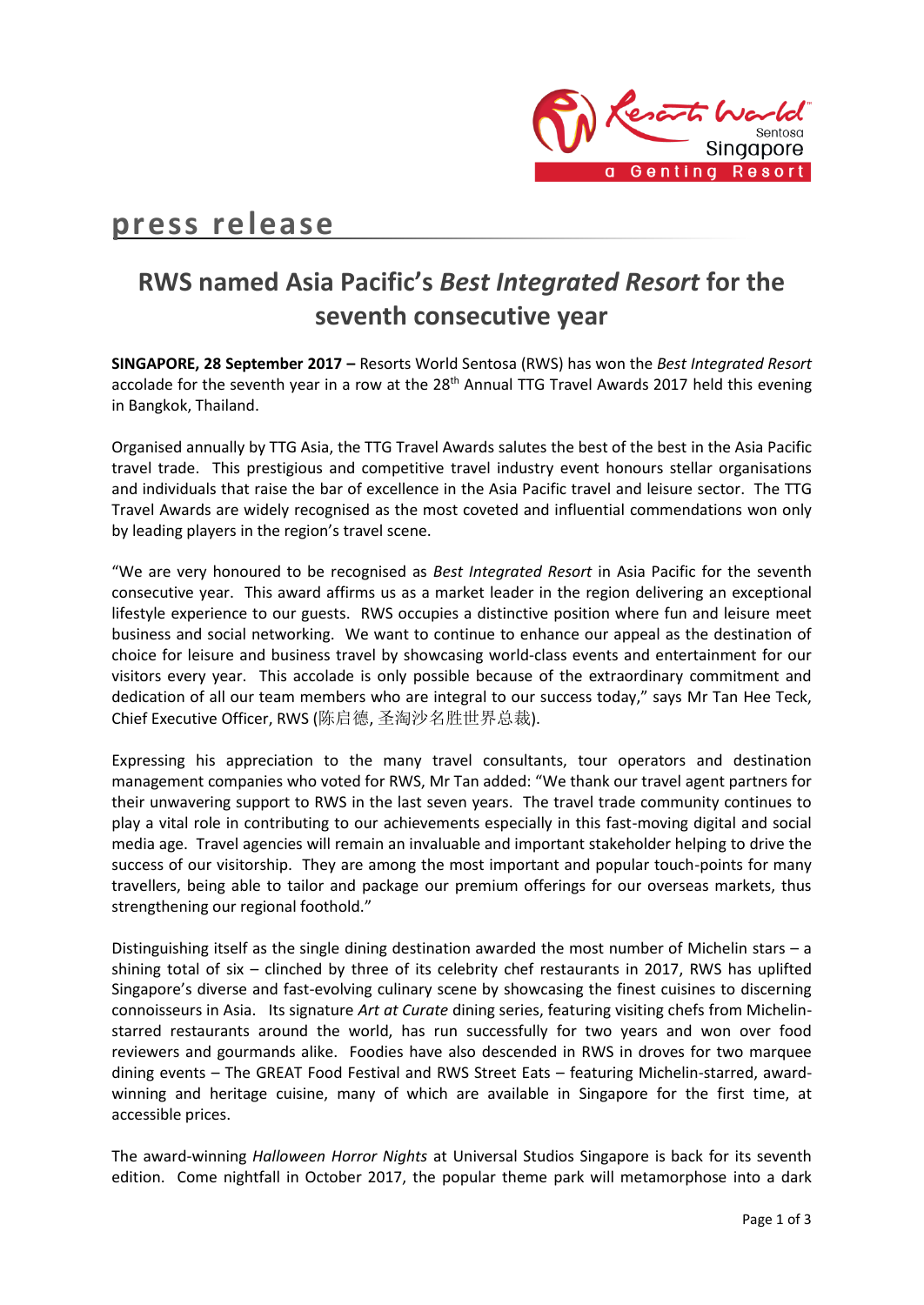territory ruled by spirits, monsters and zombies where guests get to survive five haunted houses, two scare zones and two live shows. This year's theme revolves around seven new incarnations of deadlier sins present in modern life, featuring the latest technology and stagecraft including a brandnew immersive zombie laser tag experience supported by the Singapore Tourism Board.

Come December, RWS will transform into a winter wonderland as Universal Studios Singapore and the S.E.A. Aquarium celebrate Christmas with plenty of festive fanfare and razzle-dazzle accompanied by snowfall, fireworks, illumination shows, as well as new musical performances and character appearances to bring the best yuletide cheer to all. Resorts World Theatre will be staging a new year-end resident show offering an exhilarating live entertainment experience for audiences to enjoy the holiday season and usher in the new year.

Besides the TTG Travel Award, RWS has also won numerous other prestigious awards this year. They include:

- Michelin Guide Singapore 2017: Three Michelin stars (Joël Robuchon Restaurant); Two Michelin stars (L'Atelier de Joël Robuchon); and One Michelin star (Osia Steak and Seafood Grill)
- 2017 TripAdvisor™ Travellers' Choice™: Number One Amusement Park in Asia Universal Studios Singapore (a fourth consecutive win since 2014)
- 2017 TripAdvisor™ Travellers' Choice™: Top 10 Water Parks in Asia Adventure Cove Waterpark (ranked among top 10 for the third consecutive year since 2015)
- Singapore Tourism Awards 2017: Best Leisure Event for *Halloween Horror Nights 6* at Universal Studios Singapore (a third consecutive win since 2015); and Best Marketing Idea for *Halloween Horror Nights 6*
- Pacific Asia Travel Association (PATA) Gold Award 2017: Best Marketing campaign for Young Travellers – Universal Studios Singapore's Halloween Horror Nights 6

- Ends -

## **ABOUT RESORTS WORLD SENTOSA**

Resorts World Sentosa (RWS), Asia's premium lifestyle destination resort, is located on Singapore's resort island of Sentosa. Spanning 49 hectares, RWS is home to four world-class attractions including Universal Studios Singapore, S.E.A. Aquarium, Dolphin Island and Adventure Cove Waterpark. Other attractions include the Asian flagship of a world-renowned destination spa, a casino, six unique hotels and the Resorts World Convention Centre. With the most number of Michelin stars in one destination, RWS offers award-winning dining experiences at renowned celebrity chef restaurants, establishing itself as a key player in Singapore's vibrant and diverse dining scene. The integrated resort also offers world-class entertainment, from original resident productions to concerts and public shows such as the Crane Dance and the Lake of Dreams. RWS has been named "Best Integrated Resort" since 2011 for seven consecutive years at the TTG Travel Awards which recognises the best of Asia-Pacific's travel industry.

RWS is wholly owned by Genting Singapore, a company of the Genting Group. For more information, please visi[t www.rwsentosa.com.](http://www.rwsentosa.com/)

**16 / ResortsWorldatSentosa @rwsentosa [www.rwsentosablog.com](http://www.rwsentosablog.com/)** 





**MEDIA CONTACTS**

**Resorts World Sentosa** Danny Cham Tel: + 65 6577 9758 Email: [danny.cham@RWSentosa.com](mailto:danny.cham@RWSentosa.com) **Ogilvy Public Relations (for Resorts World Sentosa)** Liu Jianle Tel: +65 6395 3114 Email[: jianle.liu@ogilvy.com](mailto:jianle.liu@ogilvy.com)